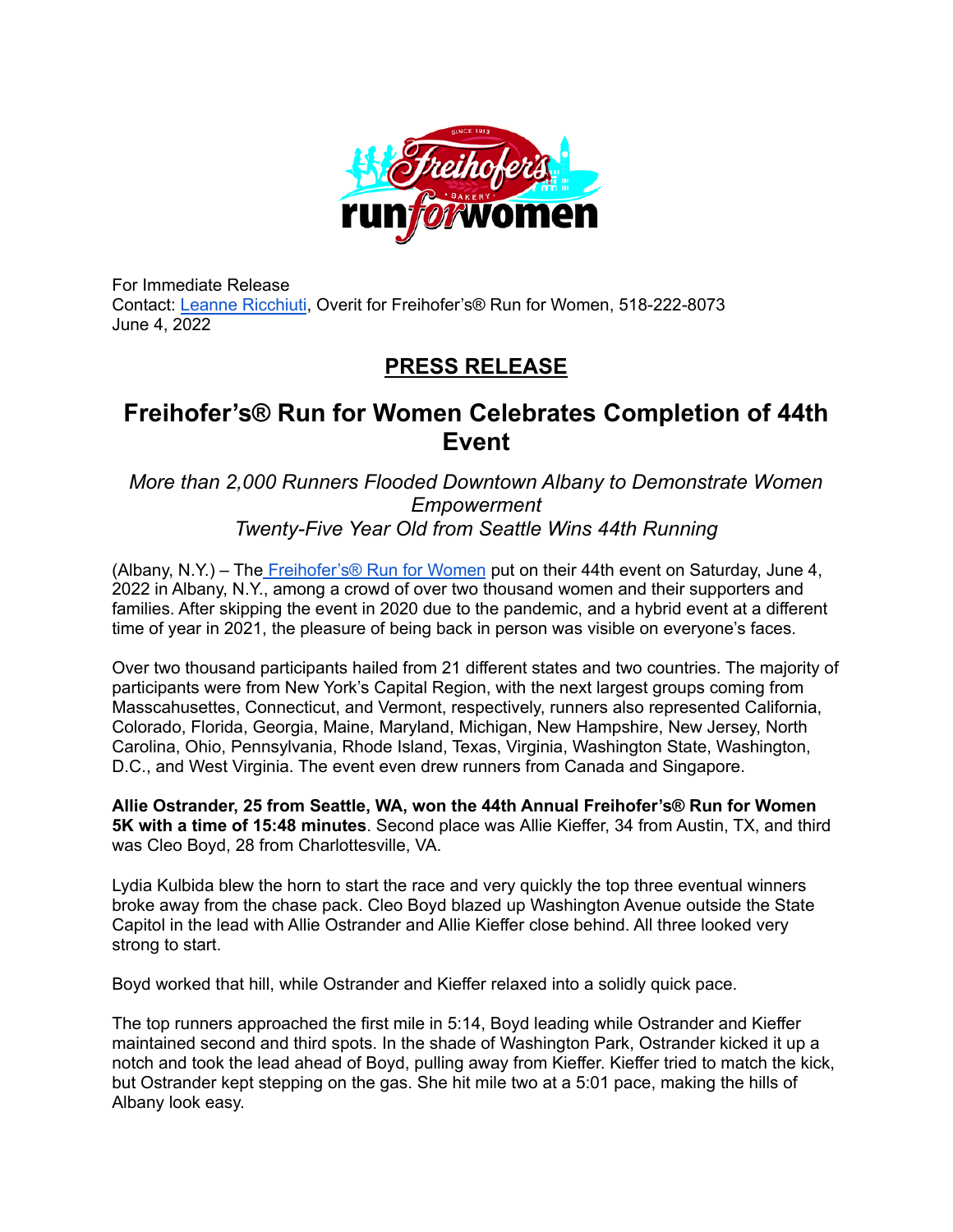Ostrander continued to pick up her pace into the finish line and completed her third mile in under 5:00, extending her lead by about 10-15 seconds. The smile on her face as she crossed the line said it all.

Ostrander crossed the finish line at 15:48 as the winner of the 44th running of the Freihofer's® Run for Women.

The top three Masters winners (those women who are 40 years old or above), are Diane Ryan, 40 from Ballston Spa, NY at 18:38, Fiona Bayly, 54 from New York, NY at 18:45, and Marisa Sutera Strange, 58 from Millbrook, NY at a 19:29 finish.

"I've been doing this event for a long time, and I am still so moved by the passion and perseverance I witness each year," said Kristen Hislop, Freihofer's® Run for Women Event Director. "This event has become so much more than a measure of speed or talent, and a true testament to a woman's will and drive to accomplish something. We have so many women who come here to demonstrate their own newfound empowerment, or share theirs with others. It truly is amazing to be a part of."

Anny Stockman, from Rensselaer, NY, finished th[e](https://www.facebook.com/freihofersrun/?__cft__%5B0%5D=AZVDs0ed9XxH48TM-2_ZV-1DSOXUVM009C7glRpPqvjSEDu8a_CHmCClIsykvs1k2KyDg0a8diidxoaTQSIpbjLVw0MHiaiZhK1rN42WZsjomR-k65_ix6a7OfI43FqP1Yvz1Sc0pUCG3AtKtFPKTsQzpjFNRukGSiGxXT0qQq2jvw12aB8U2ClIblWFBfWzcJg&__tn__=kK-R) 5K in 54:43 and will turn 90 years old in 6 days.

Denise Herman, from Saratoga Springs, NY, has participated in all 44 happenings of the Freihofer's® Run for Women, and today at age 66, she completed the race in 26:59 minutes.

Eleonora Morrell donated her kidney to her niece December 15, 2021. She said to herself, "why not?" And not even six months later, she's back at the Freihofer's® Run for Women. Eleonora's niece, Stephanie Berkofsky, 32, was diagnosed with an autoimmune disease called IgA nephropathy (nuh-FROP-uh-thee), also known as Berger's disease, is a kidney disease that occurs when an antibody called immunoglobulin A (IgA) builds up in your kidneys. Prior to this life saving surgery that Eleonora made possible, only 40% of Stephanie's kidneys were functioning. Eleonora was the only match among all of the family. Today, at the Freihofer's® Run for Women, Stephanie and her mother Diane Weiss welcomed Eleonora across the finish line with open, thankful, arms. She finished in 36:13 minutes.

Rounding out the top ten overall finishers are as follows:

- 1 Allie Ostrander (Seattle, WA) 15:48
- 2 Allie Kieffer (Austin, TX) 16:15
- 3 Cleo Boyd (Charlottesville, VA) 16:22
- 4 Kerry Allen (Washington, DC) 16:57
- 5 Gina McNamara (Washington, DC) 17:01
- 6 Emily Bush (Saratoga Springs, NY) 17:12
- 7 Mackenzie Hart (Saratoga Springs, NY) 17:26
- 8 Caitie Meyer (Albany, NY) 17:26
- 9 Anna Shields (Harwinton, CT) 17:35
- 10 Nancy Montemerlo (Windsor Locks, CT)

The Masters (over 40) Overall Winners:

1 Diane Ryan (Ballston Spa, NY) 18:38